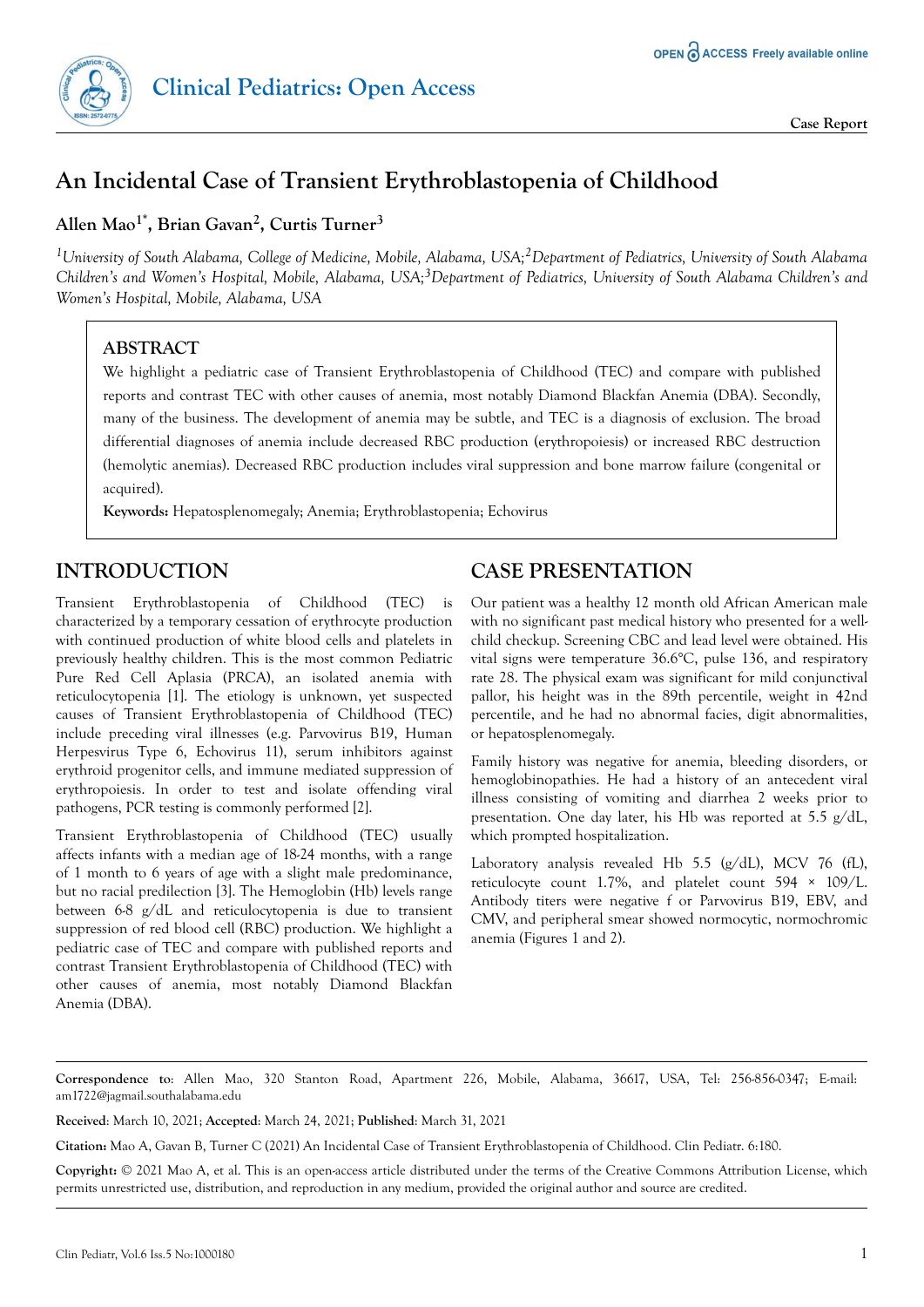

**Figure 1:** White blood cell [WBC (103/mcL)] and hemoglobin [Hb (g/dL)] levels are shown over time.





The patient's vital signs remained unchanged. Because of the persistent reticulocytopenia, the patient was transfused PRBC (15 cc/kg), and his Hb rose to 14.2 g/dL. Initially, the patient presented with mild thrombocytosis. However, the platelet number returned to normal over time. Platelet levels may either be increased or decreased in Transient Erythroblastopenia of Childhood (TEC). The constellation of recent viral illness, lab results, and clinical resolution of symptoms led to the diagnosis of Transient Erythroblastopenia of Childhood (TEC). The patient was subsequently discharged, and a follow-up appointment was made with Hematology.

#### **DISCUSSION**

A recently published Canadian retrospective study included 36 cases of Transient Erythroblastopenia of Childhood (TEC) followed over 30 years. The patients met several diagnostic criteria including a hemoglobin level two standard deviations lower than that matched for age, inadequate reticulocyte compensation for the degree of anemia, and no other etiology of anemia such as blood loss, malignancy, nutritional deficiency, or hemolysis. Of those 36 patients, the median age of diagnosis was 19 months with slight predilection for males (56%). Interestingly, 4 out of the 36 cases (11%) had incidental finding of Transient Erythroblastopenia of Childhood (TEC) and presented for wellness checkup or an uncomplicated fracture. The majority of cases (89%) presented for symptoms of anemia including pallor, fatigue, and anorexia [4].

Fifty percent of the cases had preceding upper respiratory infection symptoms (cough, rhinorrhea), diarrhea, or fever. On laboratory analysis, all 36 patients had a decrease in hemoglobin with a median of 4.4 g/dL and majority displayed Absolute Reticulocyte Count (ARC) <5%. Sixty-four percent of cases had a platelet count greater than  $400 \times 109/L$ . An unspecified majority of the cases had a bone marrow biopsy, an invasive procedure, with findings that were consistent with pure red cell aplasia (PRCA) [4].

Usually Transient Erythroblastopenia of Childhood (TEC) is a mild, self-limiting anemia and a bone marrow biopsy is routinely not indicated and therefore was not done in our patient. In the same Canadian retrospective study, 26 of the 36 patients (72%) were transfused Packed Red Blood Cells (PRBC) and 10 (28%) received supportive care. The time to normalize the hemoglobin was 5 weeks. All 36 patients were closely followed up for a median period of 15 years for any sequelae or complications and there were no reports of any recurrence of Transient Erythroblastopenia of Childhood (TEC) symptoms or progression to another hematologic disorder [4].

The development of anemia may be subtle, and Transient Erythroblastopenia of Childhood (TEC) is a diagnosis of exclusion. The broad differential diagnoses of anemia include decreased RBC production (erythropoiesis) or increased RBC destruction (hemolytic anemias). Decreased RBC production includes viral suppression and bone marrow failure (congenital or acquired). Hemolytic anemias include RBC membrane disorders, cytoskeletal defects (e.g. hereditary spherocytosis), enzymopathies (e.g. G6PD) or hemoglobinopathies (e.g. sickle cell disease).

Another entity to consider in particular is Diamond-Blackfan Anemia (DBA), a congenital erythroid aplasia that presents in infancy, as opposed to Transient Erythroblastopenia of Childhood (TEC), which is most commonly acquired after a viral illness. Twenty-five percent of patients with DBA are linked to a genetic mutation involving ribosomal protein 19 (RPS19) [5]. Activation of tumor suppressor proteins such as p53 may lead to problems with erythropoiesis [6]. Forty-five percent of patients with DBA are familial, with autosomal dominant inheritance, unlike Transient Erythroblastopenia of Childhood (TEC) [7].

Ninety percent of patients are diagnosed with DBA within the first year, with thirty-five percent diagnosed in the first month of life. In contrast, Transient Erythroblastopenia of Childhood (TEC) is usually diagnosed at a median age of 18-24 months, with a range of 1 month to 6 years [3]. There is also no gender predilection in DBA, whereas Transient Erythroblastopenia of Childhood (TEC) has a slight propensity for males. DBA is characterized by a macrocytic, normochromic anemia with reticulocytopenia, normal bone marrow cellularity, and decreased or absent erythroid precursors [8]. Other cell lines such as leukocytes and thrombocytes are usually not affected. About thirty to fifty percent of patients with DBA will develop physical exam features that involve the face and upper extremities including microcephaly, short stature (<5%), delayed growth (30%), and triphalangeal thumbs [7].